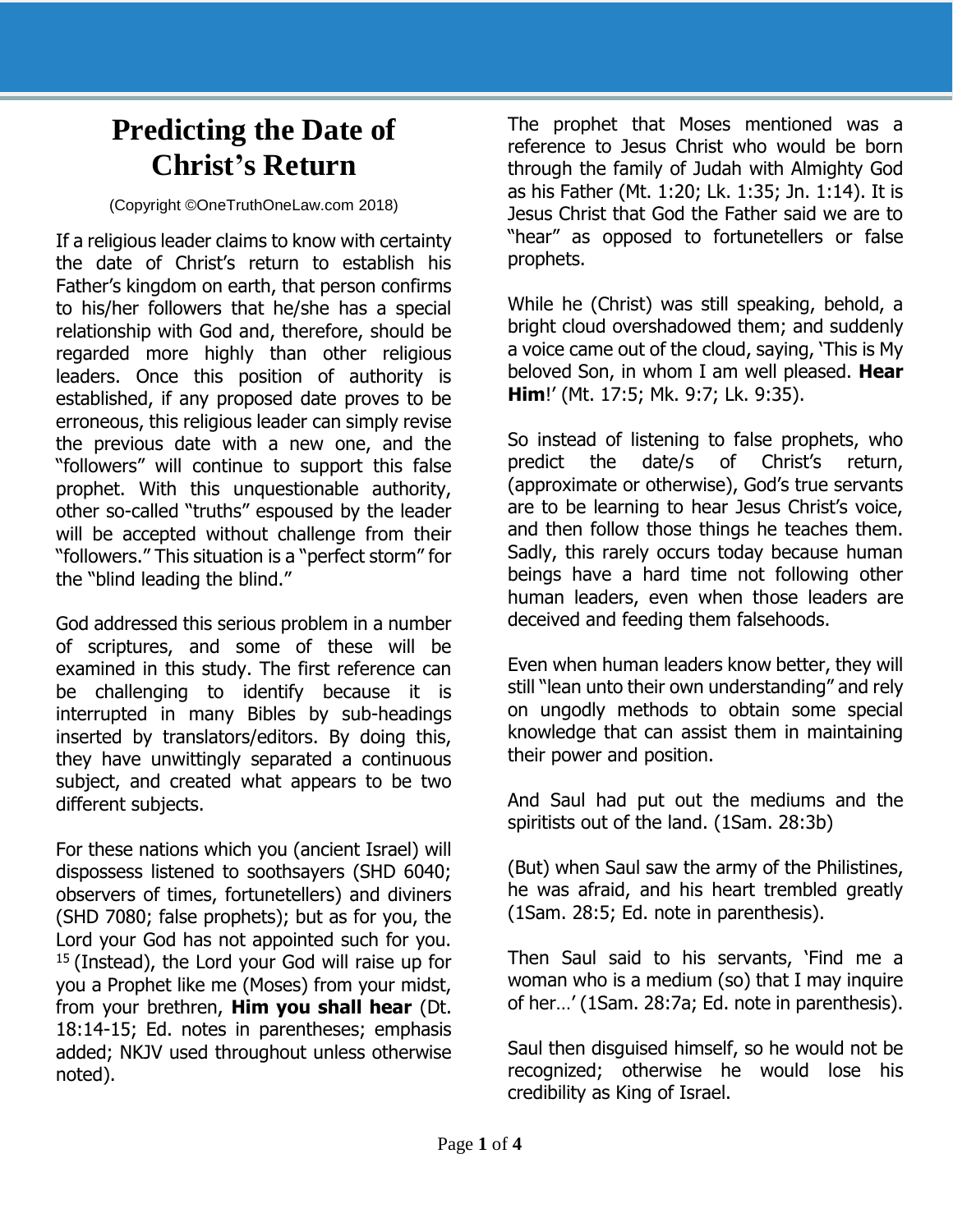Then the woman said to him (Saul), 'Look, you know what Saul has done, how he has cut off the mediums and spiritists from the land. Why then do you lay a snare for my life, to cause me to die?' (1Sam. 28:9; Ed. note in parenthesis)

Saul then proceeded to ask the medium to bring up from the dead the prophet Samuel who had recently died. Saul justified this sin by claiming that God had departed from him, but he received an answer that he was not expecting.

Then Samuel said: 'Why then do you ask me, seeing **the Lord has departed from you and has become your enemy**?' (1Sam. 28:16; emphasis added).

So those who are desperate to maintain their power and position will go to any length in order to justify what they are doing. However, in the case of false prophets, God will eventually expose them for the fraud they are.

(God) who frustrates the signs of the babblers, and **drives diviners** (SHD 7080; false prophets) **mad**; who turns wise men backward, and makes their knowledge foolishness (Isa. 44:25; Ed. note in parenthesis; emphasis added).

Sadly, until God intervenes, these false prophets can cause harm to those who blindly follow them.

The conspiracy of her (Israel's) prophets in her midst is like a roaring lion tearing the prey; they have devoured people (spiritually-speaking); they have taken treasure and precious things; **they have made many widows in her midst** (Ezekiel 22: 25; Ed. notes in parentheses; emphasis added).

Interestingly, Jesus Christ exposed a similar problem with the "blind guides" who were responsible for leading the nation of Judah.

Beware of the scribes, who desire to walk in long robes, love greetings in the marketplace, the best seats in the synagogues, and the best places at feasts, <sup>47</sup>**who devour widows' houses** and for a pretense make long prayers. These will receive greater condemnation (Lk. 20:46-47; emphasis added).

> THEN SAMUEL SAID: 'WHY THEN DO YOU ASK ME, SEEING **THE LORD HAS DEPARTED FROM YOU AND HAS BECOME YOUR ENEMY**?' I Samuel 28:16; emphasis added)

During the time of Ezekiel, false prophets were "feeding" lies to the people, which would prevent them from standing firm in the face of any trials.

Her prophets plastered them with untempered mortar, seeing false visions, and divining lies for them, saying, 'Thus says the Lord God,' when the Lord had not spoken (Ezekiel 22:28).

Therefore, setting false dates for Christ's return is harmful to people who believe these lies. Unfortunately, they are learning to hear the voice of a man, or woman, rather than Christ's voice. Also, these followers are so weakened in their relationship with the head of God's church (Col. 1:18), that they are incapable of recognizing and correcting errors of the false prophet they are supporting. By not standing up to false prophets, each "follower" is actually contributing to the ultimate harm that will come to these individuals.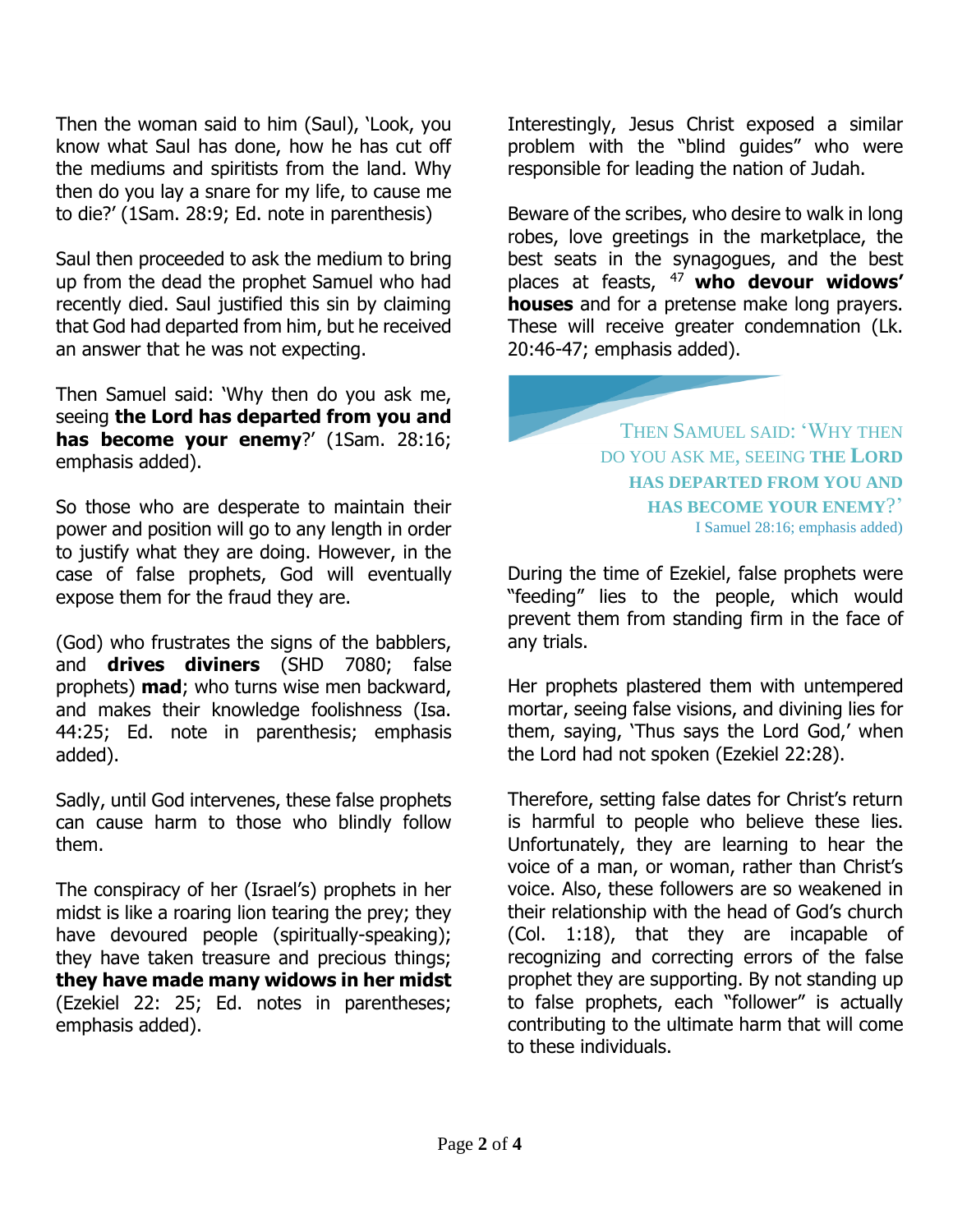**My hand will be against the prophets** who envision futility and who divine lies; **they shall not be in the assembly of My people**… (Ezekiel 13:9a; emphasis added).

It is not possible to hear Christ's voice and that of a false prophet at the same time. People who claim to "know Christ" need to examine who they are really listening to and following. For thus says the Lord of hosts, the God of Israel: Do not let your prophets and your diviners who are in your midst deceive you … (Jer. 29:8a)

For they prophesy falsely to you in My name: I have not sent them, says the Lord (Jer. 29:9).

SO THEY (ANCIENT ISRAEL) SAID TO ONE ANOTHER, '**LET US SELECT A LEADER AND RETURN TO EGYPT**.' Numbers 14:4 Ed. note in parenthesis; emphasis added

Anyone who claims they have figured out when Christ is likely to return is a liar. God has not sent them, and therefore they do not represent Him. Christ stated that even he does not know when his Father wants him to return.

But of that day and hour no one knows, neither the angels in heaven**, nor the Son**, but only the Father (Mk. 13:32; emphasis added).

The argument that some false prophets rely on is that they may not know the day or hour, but they've figured out the year. These people forget that a "day" can be a thousand years as God measures time.

But, beloved, do not forget this one thing, that with the Lord one day is as a thousand years, and a thousand years as one day (2Pet. 3:8).

So, diviners use their creative methods of calculating the return of Jesus Christ primarily to mislead people into following them because they claim a special relationship with God that allows them to come to the conclusions they do. Sadly, these religious leaders are harming the relationship between Jesus Christ and those called to hear and follow him. This is the reason that God condemns those who use false predictions to deceive His people.

You shall walk after the Lord your God and fear Him, and keep His commandments and **obey His voice**, and you shall serve Him and hold fast to Him. <sup>5</sup> But that (false) prophet or that dreamer of dreams shall be put to death, because he has spoken in order to turn you away from the Lord your God…. (Dt. 13:4-5a; Ed. note in parenthesis; emphasis added).

God's true servants do not need to be concerned about when Christ will return because they will be given this information at the appropriate time (Amos 3:7), and it will come from Jesus Christ as soon as his Father reveals the exact time (Jn. 15:15). There is no other mediator between Almighty God and each person, except Jesus Christ (1Tim. 2:5). Therefore, there is no need for a human prophet to announce the "supposed" time of Christ's return when Christ is the one who personally teaches those his Father has given to him (Jn. 6:44; 65).

As soon as people "select' a human leader, they have unwittingly embarked upon a course back to Egypt. "Egypt" in this case represents false religions and false prophets, which is the primary reason an entire nation walked in a wilderness for forty years and then died (Nu. 14:29, 32-33).

So they (ancient Israel) said to one another, '**Let us select a leader and return to Egypt**.' (Nu. 14:4; Ed. note in parenthesis; emphasis added)